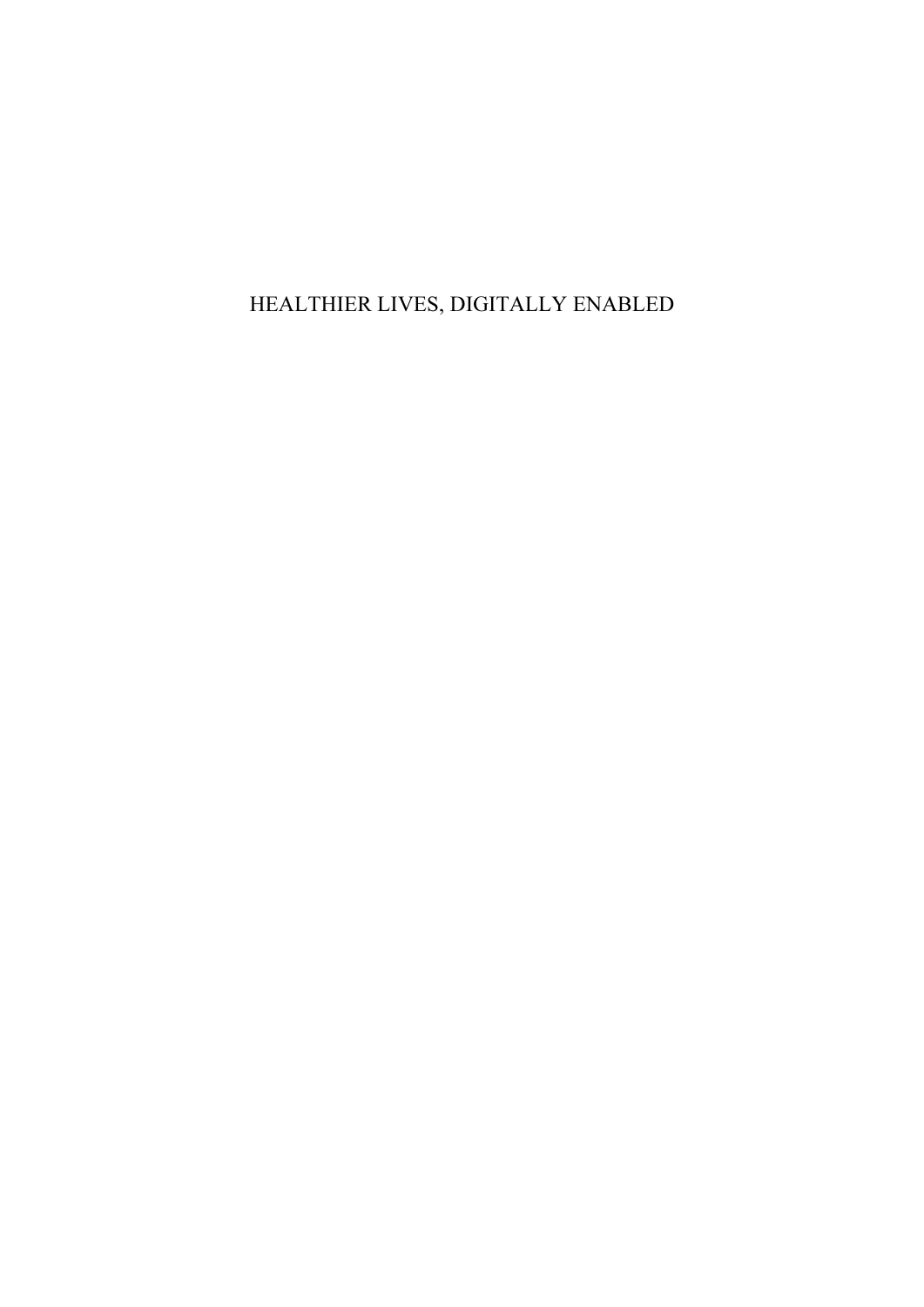### Studies in Health Technology and Informatics

International health informatics is driven by developments in biomedical technologies and medical informatics research that are advancing in parallel and form one integrated world of information and communication media and result in massive amounts of health data. These components include genomics and precision medicine, machine learning, translational informatics, intelligent systems for clinicians and patients, mobile health applications, datadriven telecommunication and rehabilitative technology, sensors, intelligent home technology, EHR and patient-controlled data, and Internet of Things.

Studies in Health Technology and Informatics (HTI) series was started in 1990 in collaboration with EU programmes that preceded the Horizon 2020 to promote biomedical and health informatics research. It has developed into a highly visible global platform for the dissemination of original research in this field, containing more than 250 volumes of high-quality works from all over the world.

The international Editorial Board selects publications with relevance and quality for the field. All contributions to the volumes in the series are peer reviewed.

Volumes in the HTI series are submitted for indexing by MEDLINE/PubMed; Web of Science: Conference Proceedings Citation Index – Science (CPCI-S) and Book Citation Index – Science (BKCI-S); Google Scholar; Scopus; EMCare.

#### Series Editors:

- B. Blobel, O. Bodenreider, E. Borycki, M. Braunstein, C. Bühler, J.P. Christensen, R. Cooper,
- R. Cornet, J. Dewen, O. Le Dour, P.C. Dykes, A. Famili, M. González-Sancho, E.J.S. Hovenga, J.W. Jutai, Z. Kolitsi, C.U. Lehmann, J. Mantas, V. Maojo, A. Moen, J.F.M. Molenbroek,
- G. de Moor, M.A. Musen, P.F. Niederer, C. Nøhr, A. Pedotti, N. Peek, O. Rienhoff, G. Riva, W. Rouse, K. Saranto, M.J. Scherer, S. Schürer, E.R. Siegel, C. Safran, N. Sarkar,
- T. Solomonides, E. Tam, J. Tenenbaum, B. Wiederhold, P. Wilson and L.H.W. van der Woude

#### Volume 276

#### Recently published in this series

- Vol. 275 A. Värri, J. Delgado, P. Gallos, M. Hägglund, K. Häyrinen, U.-M. Kinnunen, L.B. Pape-Haugaard, L.-M. Peltonen, K. Saranto and P. Scott (Eds.), Integrated Citizen Centered Digital Health and Social Care – Citizens as Data Producers and Service co-Creators – Proceedings of the EFMI 2020 Special Topic Conference
- Vol. 274 J. Mantas, R. Šendelj, I. Ognjanović, P. Knaup, E. Ammenwerth and O. Varga (Eds.), Health Information Management: Empowering Public Health
- Vol. 273 B. Blobel, L. Lhotska, P. Pharow and F. Sousa (Eds.), pHealth 2020 Proceedings of the 17th International Conference on Wearable Micro and Nano Technologies for Personalized Health – 14–16 September 2020, Prague, Czech Republic
- Vol. 272 J. Mantas, A. Hasman, M.S. Househ, P. Gallos and E. Zoulias (Eds.), The Importance of Health Informatics in Public Health during a Pandemic

ISSN 0926-9630 (print) ISSN 1879-8365 (online)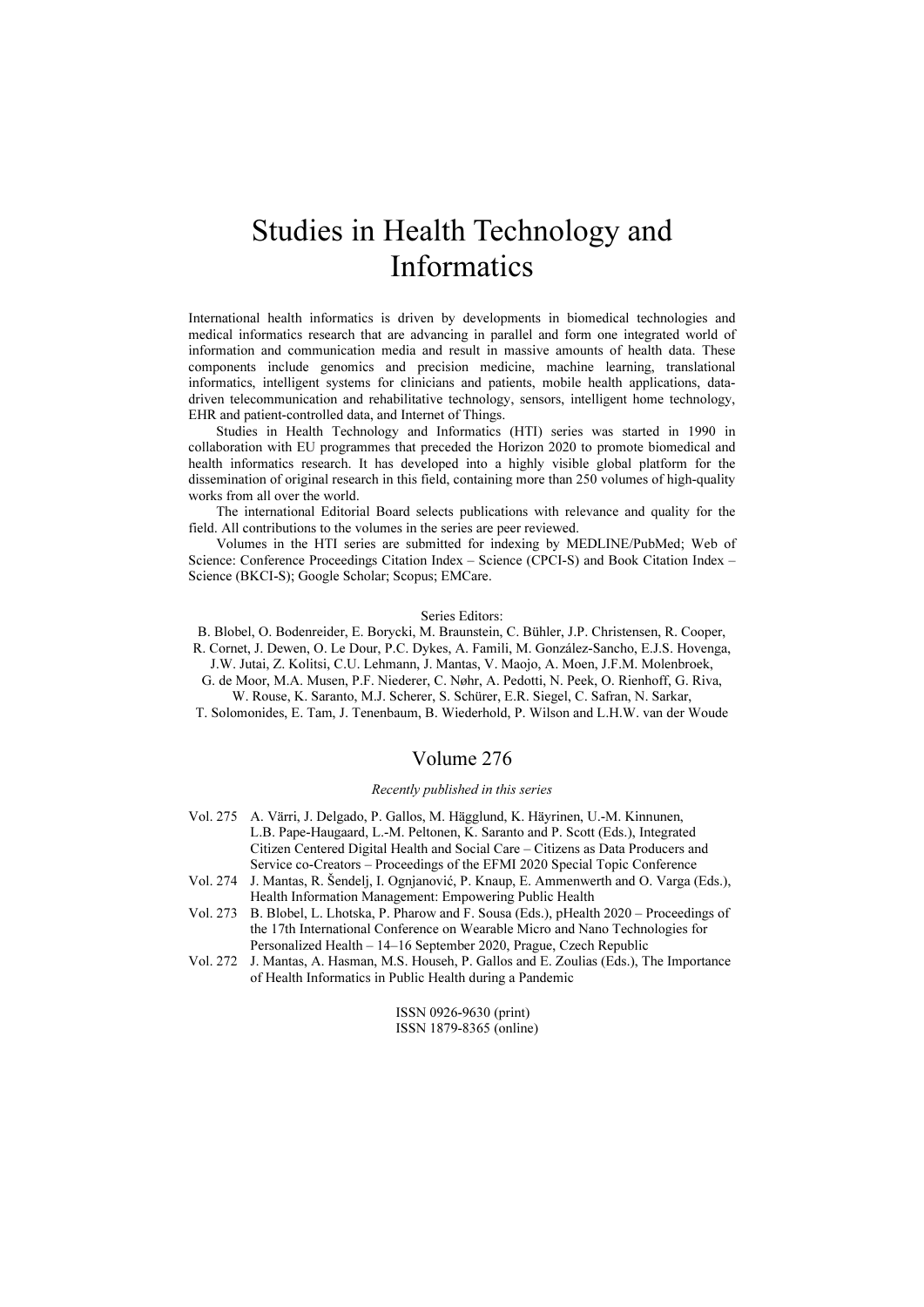# Healthier Lives, Digitally Enabled

Selected Papers from the Digital Health Institute Summit 2020

Edited by

### Mark Merolli

University of Melbourne, Melbourne, Australia

Chris Bain

Monash University, Melbourne, Australia

and

### Louise K. Schaper

Australasian Institute of Digital Health, Melbourne, Australia



Amsterdam . Berlin . Washington, DC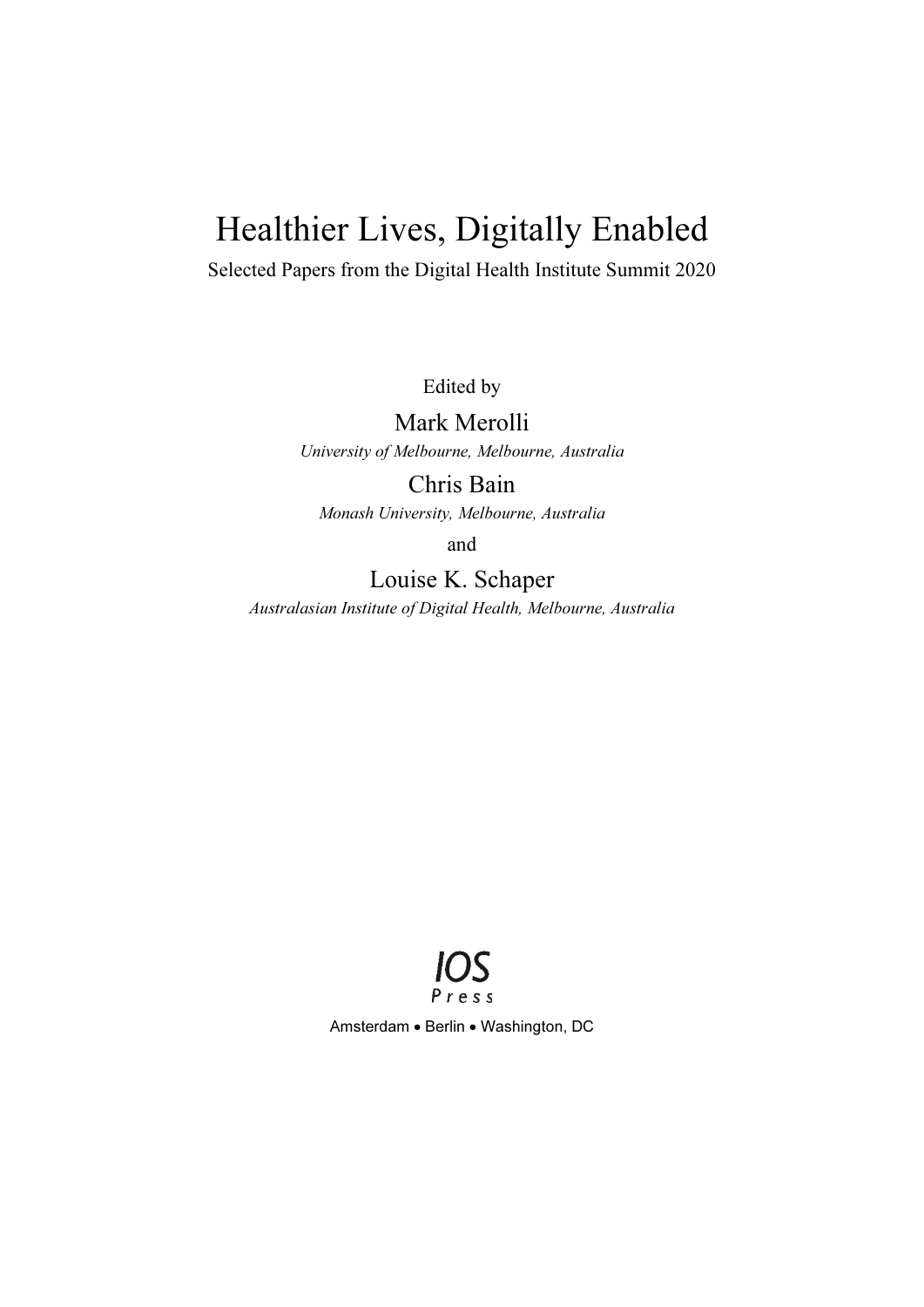© 2021 The authors and IOS Press.

This book is published online with Open Access and distributed under the terms of the Creative Commons Attribution Non-Commercial License 4.0 (CC BY-NC 4.0).

ISBN 978-1-64368-168-9 (print) ISBN 978-1-64368-169-6 (online) Library of Congress Control Number: 2021935790 doi: 10.3233/SHTI276

Publisher IOS Press BV Nieuwe Hemweg 6B 1013 BG Amsterdam Netherlands fax: +31 20 687 0019 e-mail: order@iospress.nl

For book sales in the USA and Canada: IOS Press, Inc. 6751 Tepper Drive Clifton, VA 20124 **USA** Tel.: +1 703 830 6300 Fax: +1 703 830 2300 sales@iospress.com

LEGAL NOTICE

The publisher is not responsible for the use which might be made of the following information.

PRINTED IN THE NETHERLANDS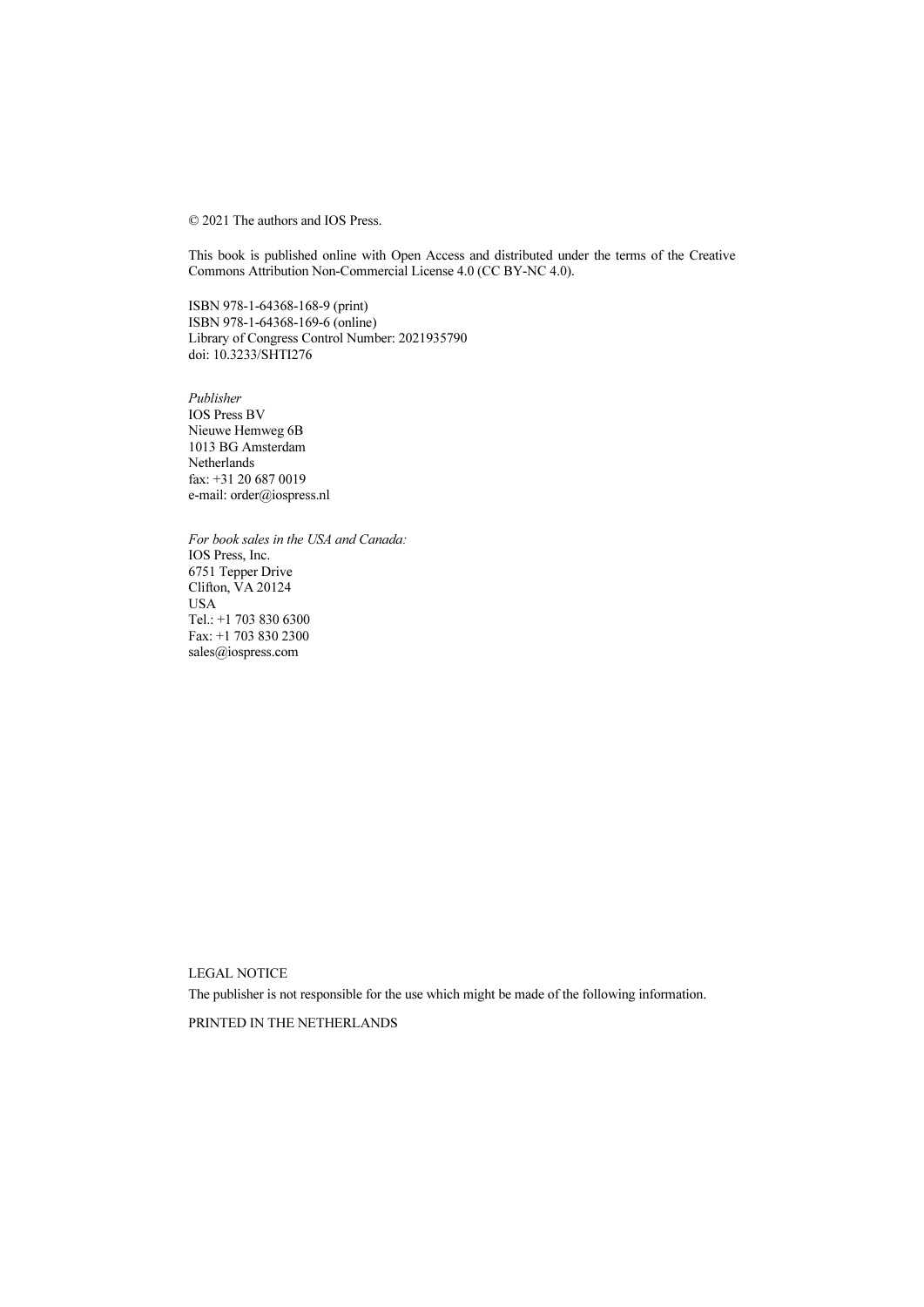### Preface

2020 has been an unprecedented year in many ways. On top of an already evolving healthcare landscape, nationally and internationally, we have been met with the public and societal health challenge of the COVID-19 pandemic. Not only has this stressed individuals and healthcare systems to their limits but it has also driven an urgent and rapid need to mobilise digital health technology, as well as pressure test digital health in ways and under timeframes not previously imagined. This has its obvious challenges, but it has also created the opportunity for the digital health and informatics community to stand-up and lead. For many, this has meant dealing with digital health projects, such as major electronic medical record (EMR) system implementations at the same time as managing human health. All under very challenging circumstances, while continuing to ensure the safe, effective, and efficient delivery of care in a patient-centred manner. For some others, we have also seen the rapid deployment and uptake of telehealth services, both out of necessity to maintain continuity of care but also to ensure those who need healthcare are still able to access it no matter what the situation or where they are located. Again, it is here that the clinical informatics community has led.

Nationally, the Australasian Institute of Digital Health (AIDH) was launched this year, while all these massive shifts have been occurring all around it. We have continued to be guided under the directives of Australia's National Digital Health Strategy, and recently observed the release of the Australian Digital Health Agency's (ADHA) Workforce and Education Roadmap. This signposts the need to support and deliver on upskilling our health workforce in digital health and informatics. Three key 'horizons' underpin the roadmap, which describes: the use of health record and consumer data, new ways of working with technology, and transformation. There has perhaps been no better time to advocate for our workforce in digital health.

With the workforce in mind, the annual Australian Health Informatics Conference (HIC) represents the coming together of the nation's digital health community to shape the agenda, network, learn, share, and showcase current and future initiatives that support the progression of digital health. Under normal circumstances, HIC provides the place to discuss innovation, digital models of care, data driven decision making, and more. However, and perhaps poetically, this will not look the same in 2020. Considering the COVID-19 pandemic, we will see the emergence of State-led satellite events, coming together with an online feature showcase under the umbrella of the 'Digital Health Institute Summit'. Disruption often drives innovation and having seen the way that the AIDH and the informatics community have embraced digital remote meetings, learning, and social gatherings this year, we have no doubt that the Digital Health Institute Summit will still bring the usual (if not more) vigour, liveliness, and passion for change amongst attendees.

The number of submissions and expressions of interest to present at this year's Summit has been reflective of the passion to continue to drive the digital agenda. We saw overwhelming interest in the form of academic and scientific paper publications. This is reflected in the calibre and breadth that this year's publications demonstrate. This volume of papers reflect highly topical themes across various areas and disciplines. Examples include (but are not limited to): digital health in aged care, mental health,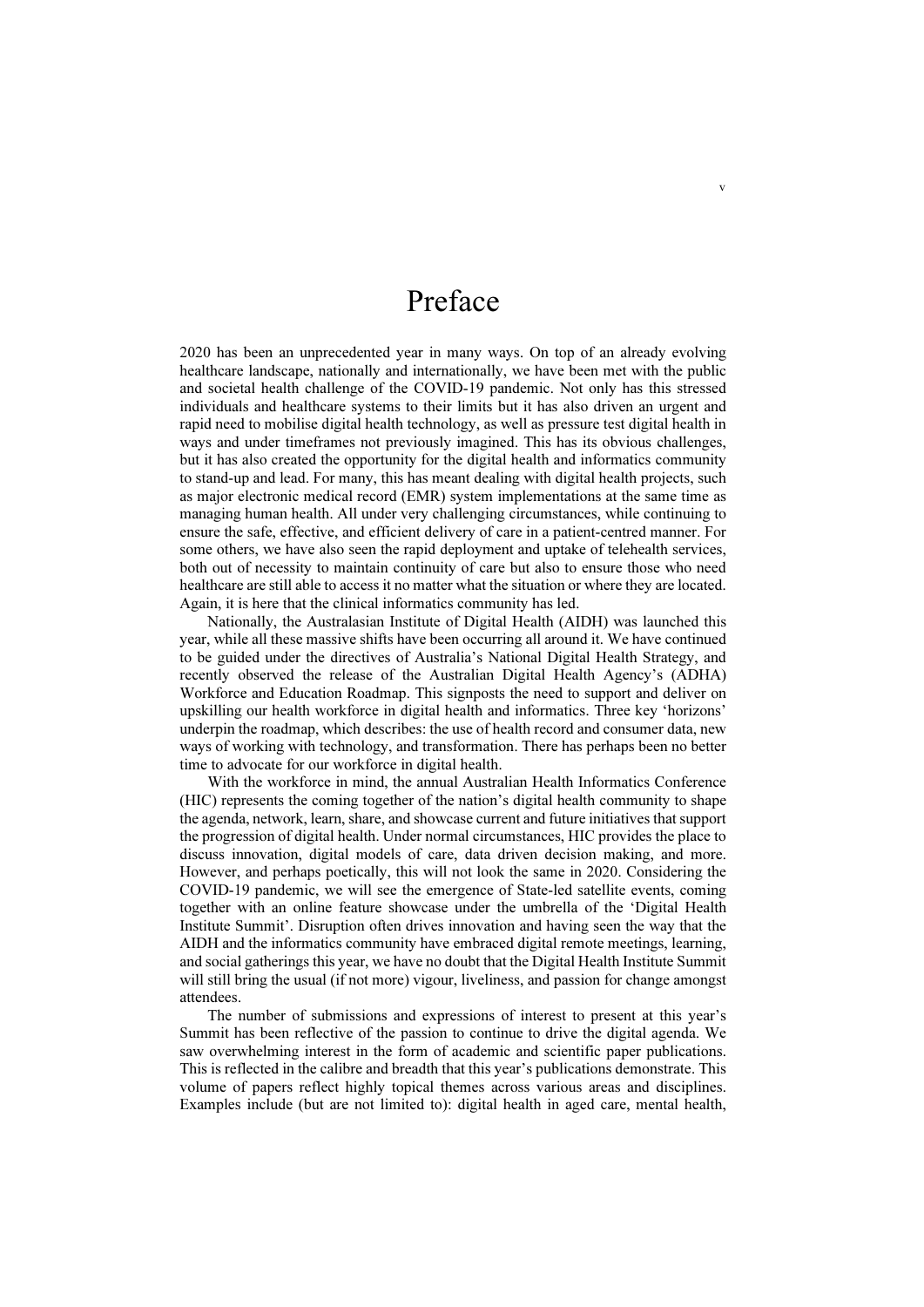COVID-19, public health, and workforce. From the digital perspective, we note familiar topics, such as: wearables, mobile health and remote monitoring, interoperability, and data privacy. As well as an increasing appetite for telehealth, automation, bots, and other applications of artificial intelligence.

Like previous years, this year's academic program maintains the same high standard of papers that we know and expect from this conference. All submissions were double blind-peer reviewed by three health informatics experts. We continue to acknowledge the tireless efforts of our volunteer reviewers, without whom, this would not be possible. This thanks extends to the spectacular team at the AIDH, who have been instrumental in supporting this process. 37 papers underwent the initial review. Authors then addressed reviewer feedback and were confirmed by the Scientific Program Committee. What you have here is the culmination of 17 included in this volume. Our sincere congratulations and commendations to the authors of these papers for their contributions to digital health.

> Mark Merolli Chris Bain Louise K. Schaper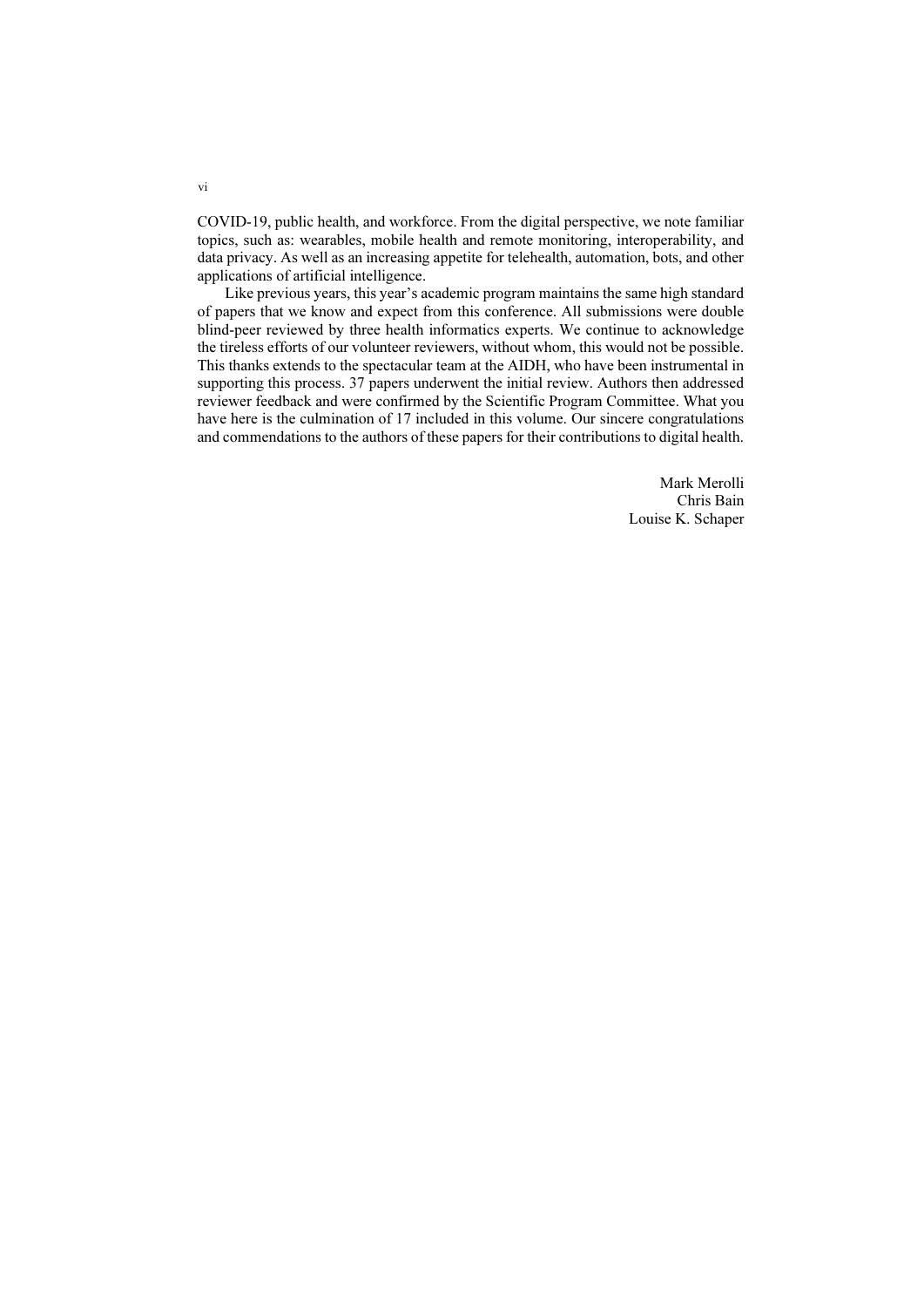### Acknowledgements

The Editors wish to thank the following people for their efforts in reviewing the papers submitted for the Digital Health Institute Summit 2020.

Prof Chris Bain, Monash University Dr Jen Bichel-Findlay, University of Technology Sydney A/Prof Ann Borda, University of Melbourne Ian Bull, Act Health Dr Kerryn Butler-Henderson FAIDH, University of Tasmania Dr Elizabeth Cummings FAIDH, University of Tasmania Khye Davey, East Metropolitan Health Service Gerardo Luis Dimaguila, Centre for Digital Transformation of Health & School of Computing and Info Systems, The University of Melbourne Leigh Donoghue, Accenture Dr Timothy Fazio FAIDH CHIA, The Royal Melbourne Hospital Andrew Fodor AFAIDH, Epworth Healthcare Cecily Gilbert, Centre for Digital Transformation of Health Alan Hamdan, WSLHD Lis Herbert, Elsevier A/Prof Inga Hunter FAIDH, Massey University Chris Mac Manus, Helix, Monash University Prof Anthony Maeder FAIDH CHIA, Flinders University Greg Moran CHIA, Australasian Institute of Digital Health Dr Abraham Oshni Alvandi, Monash Matthew Painter, North Metropolitan Health Service Jeremy Roach FAIDH, Jeremy Roach Pty Ltd Philip Robinson FAIDH, Acrobatic Consulting Services Angela Ryan FAIDH, Australian Digital Health Agency Beth Sperring, Royal Perth Hospital Susan Stemp, Cairns and Hinterland Hospital and Health Service Richard Taggart FAIDH CHIA, Sydney Local Health District Louise Van Der Kraan, DXC Technology Peter Williams FAIDH CHIA, Oracle Yvonne Zardins, Telstra Health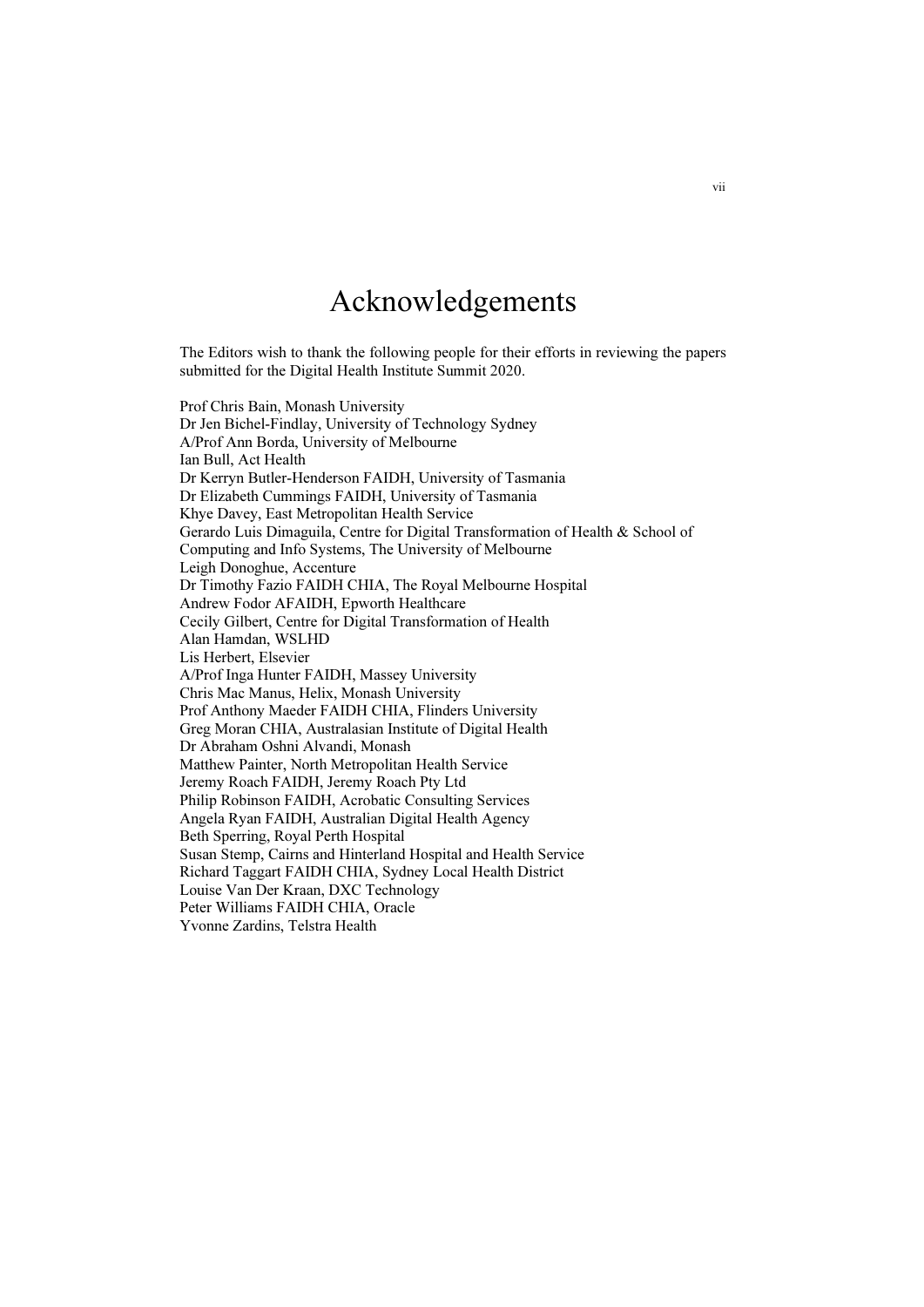## Contents

| Preface<br>Mark Merolli, Chris Bain and Louise K. Schaper                                                                                                                                                     | $\mathbf V$ |
|---------------------------------------------------------------------------------------------------------------------------------------------------------------------------------------------------------------|-------------|
| Acknowledgements                                                                                                                                                                                              | vii         |
| Bring-Your-Own-Device Usage Trends in Australian Hospitals - A National<br>Survey<br>Tafheem Ahmad Wani, Antonette Mendoza and Kathleen Gray                                                                  | 1           |
| Caregivers' Perspectives on Privacy in Aged Care Monitoring Devices<br>Sami Alkhatib, Jenny Waycott, George Buchanan, Marthie Grobler<br>and Shuo Wang                                                        | $\tau$      |
| Insights from Public Health Researchers into the Digital Transformation of an<br><b>Educational Lifestyle Course</b><br>William Bevens, Kathleen Gray, Tracey Weiland and George Jelinek                      | 14          |
| Towards Automatic and Interpretable Assignments of Patients Presenting with<br>Pain to the Emergency Department<br>J.A. Hughes, N.J. Brown, Thanh Vu and Anthony Nguyen                                       | 20          |
| Pandora's Bot: Insights from the Syntax and Semantics of Suicide Notes<br>David Ireland and Dana Kai Bradford                                                                                                 | 26          |
| Patient Flow Simulation Using Historically Informed Synthetic Data<br>Ezra Kenny, Hamed Hassanzadeh, Sankalp Khanna, Justin Boyle<br>and Sandra Louise                                                        | 32          |
| Utilising Electronic Health Record Data to Assess the Sepsis Inpatient Care<br>Pathway: A Feasibility Study<br>Ling Li, Kasun Rathnayake, Tsui Yue Ong, Cliff Hughes, Vincent Lam<br>and Johanna I. Westbrook | 38          |
| Improving the Physical Activity of Breast Cancer Survivors Through Fitness<br><b>Trackers</b><br>C. Lynch, S. Bird, F. Barnett, N. Lythgo and I. Selva-Raj                                                    | 45          |
| Digital Innovations for Aged Care: Impacts in the COVID-19 Pandemic<br>Alan Taylor, Jennifer Tieman and Anthony Maeder                                                                                        | 51          |
| On Computable Expressions of Policies for Digital Health: Use for Privacy<br>Consent<br>Zoran Milosevic                                                                                                       | 58          |
| Automated Inter-Ictal Epileptiform Discharge Detection from Routine EEG<br>Duong Nhu, Mubeen Janmohamed, Lubna Shakhatreh, Ofer Gonen,<br>Patrick Kwan, Amanda Gilligan, Chang Wei Tan and Levin Kuhlmann     | 65          |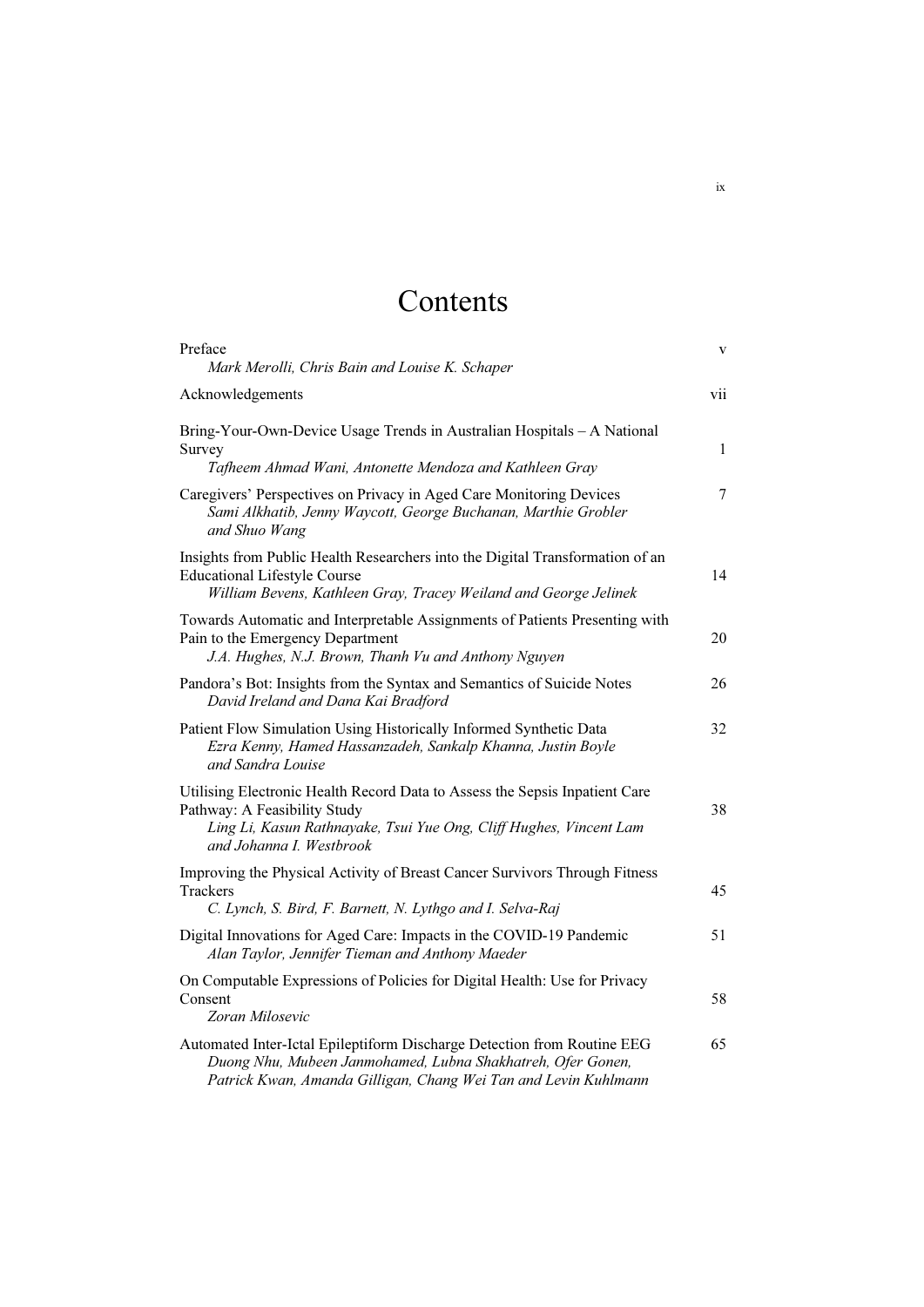| Not Well Enough to Attend Appointments: Telehealth Versus Health<br>Marginalisation<br>Maria A. Pinero De Plaza, Alline Beleigoli, Alexandra Mudd, Matthew Tieu,<br>Penelope McMillan, Michael Lawless, Rebecca Feo, Mandy Archibald<br>and Alison Kitson                    | 72  |
|------------------------------------------------------------------------------------------------------------------------------------------------------------------------------------------------------------------------------------------------------------------------------|-----|
| Improving the Digital Capabilities of Australia's Health Workforce: The National<br>Digital Health Workforce and Education Roadmap<br>Leanna Woods, Shiva Sharif Bidabadi, Angela Ryan, Tim Shaw<br>and Meredith Makeham                                                     | 80  |
| Getting to the Right Patient at the Right Time: An Interoperable Mobile App to<br>Track the ED Journey in Hospital<br>Audrey P. Wang, David Pryce and Phillip Gough                                                                                                          | 86  |
| Visual Design and Anthropomorphism in a Mobile Pulmonary Rehabilitation<br>Support Intervention<br>Cindy Chong, Danielle Lottridge, Jim Warren and Rosie Dobson                                                                                                              | 92  |
| A Chatbot Architecture for Promoting Youth Resilience<br>Chester Holt-Quick, Jim Warren, Karolina Stasiak, Ruth Williams,<br>Grant Christie, Sarah Hetrick, Sarah Hopkins, Tania Cargo<br>and Sally Merry                                                                    | 99  |
| Intended Use of the National Nursing and Midwifery Digital Health Capability<br>Framework<br>Leanna Woods, Elizabeth Cummings, Naomi Dobroff, Shelley Nowlan,<br>Helen Almond, Paula Procter, Angela Ryan, Meredith Makeham,<br>Ken Griffin, Julie Reeves and Louise Schaper | 106 |
| Subject Index                                                                                                                                                                                                                                                                | 113 |
| Author Index                                                                                                                                                                                                                                                                 | 115 |

x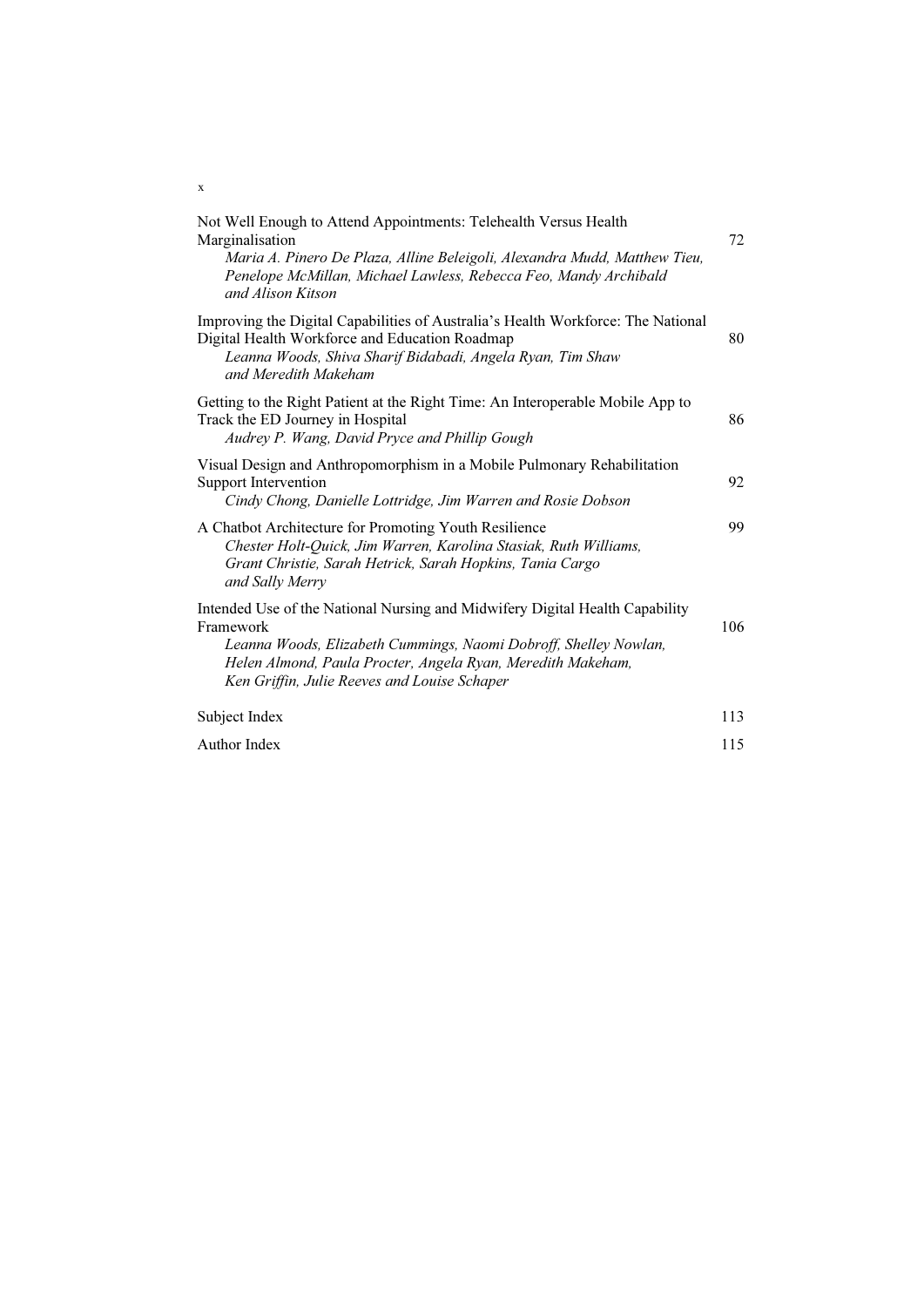*Healthier Lives, Digitally Enabled M. Merolli et al. (Eds.) © 2021 The authors and IOS Press. This article is published online with Open Access by IOS Press and distributed under the terms of the Creative Commons Attribution Non-Commercial License 4.0 (CC BY-NC 4.0). doi:10.3233/SHTI210013*

### Not Well Enough to Attend Appointments: Telehealth Versus Health Marginalisation

Maria A PINERO DE PLAZA, Alline BELEIGOLI, Alexandra MUDD, Matthew TIEU, Penelope MCMILLAN, Michael LAWLESS, Rebecca FEO, Mandy ARCHIBALD and Alison KITSON

**Abstract.** Temporary telehealth initiatives during COVID-19 have been lifechanging for many people in Australia; for the first time Frail, Homebound, and Bedridden Persons (FHBP) equitably received primary healthcare services, like Australians without a disability. However, government changes to telehealth funding mean that since July 2020 telehealth is only available for those who have attended a face-to-face appointment in the last 12 months, thus excluding FHBP. This paper illustrates the reported health exclusion and marginalisation of FHBP. We reviewed the literature and surveyed 164 Australian adults (27% homebound people and 73% affiliated persons) to ascertain their opinions and thoughts on potential strategies to tackle issues associated with FHBP's current circumstances. Results demonstrate that digital technologies and telehealth services are ethical imperatives. Policymakers, clinicians, and health researchers must work with endusers (community-based participation) to create an inclusive healthcare service.

**Keywords.** telehealth, participatory research, homebound, bedridden, frailty, marginalisation, COVID-19

#### **1. Introduction**

Frail, Homebound and Bedridden Persons (FHBP) live with complex, incapacitating, and debilitating illnesses. In addition to functional issues, FHBP can experience financial hardship and social isolation, which puts them at a higher risk of depression (1). Social isolation refers to a state of having minimal contact with other people. It is commonly associated with loneliness, the feeling of missing connections, affection, and proximity in relationships (2). People living with complex chronic conditions, such as older FHBP, require connections, care, and support to maintain their relationships, social activities, psychological health, and activities linked to self-care, mobility, and domestic life (3). This can be facilitated using digital technologies (DT), such as mobile phones, tablets, and computers, which enable remote healthcare delivery (i.e. telehealth) (4).

Ongoing support and guidance with medications and self-care are necessary for FHBP; helping them is a critical public health concern globally (5, 6). An American feasibility study on the use of telehealth for FHBP demonstrated its perceived benefits for homebound people and a reduction in costs associated with their health administration processes and care (5). These findings are important given that many FHBP experience social exclusion, health disparities, and marginalisation from health services because of the Australian healthcare system being devised mostly around physical (i.e., in-person) attendance (7).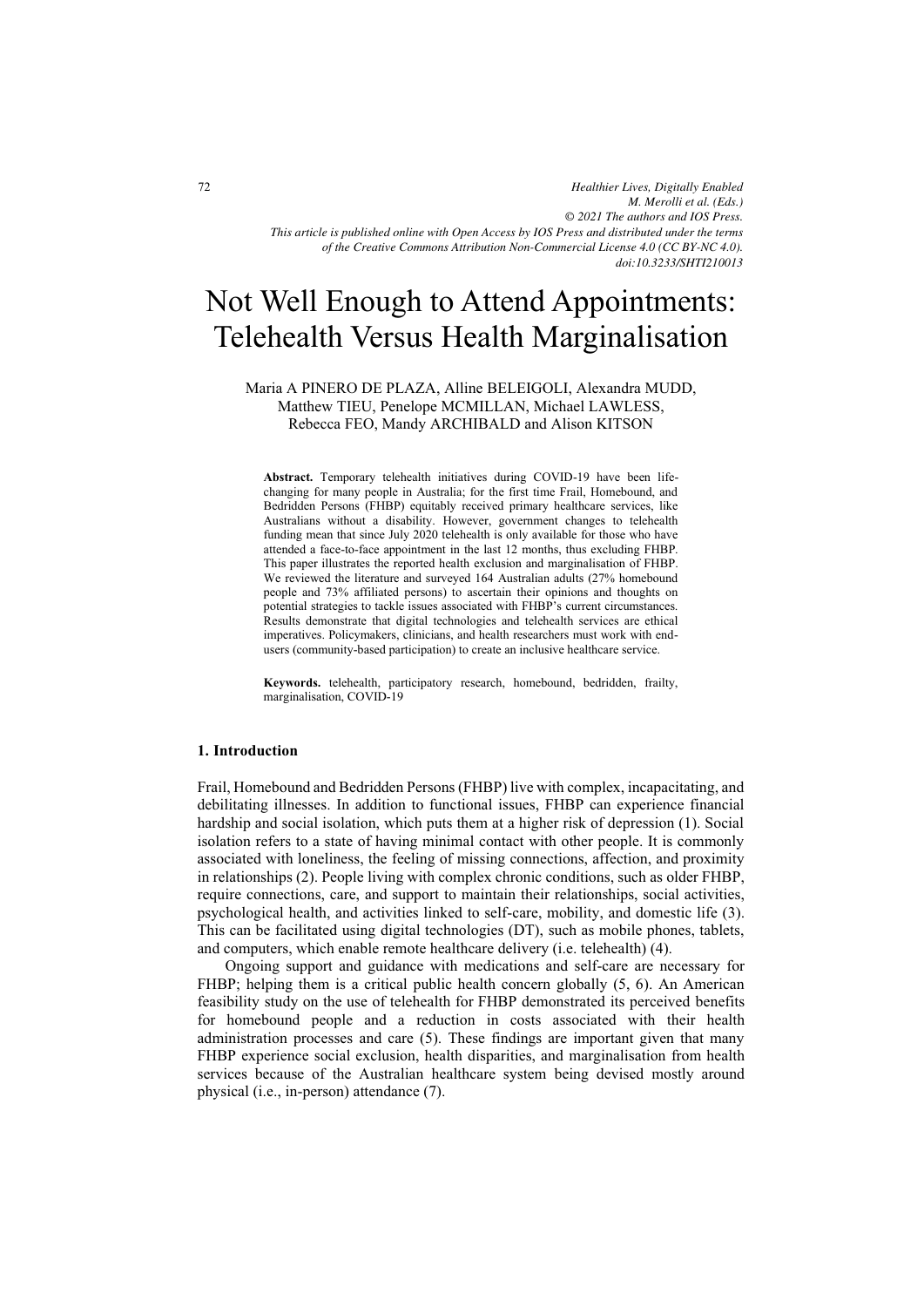As an emergency response to COVID-19, Australia activated a National Health Plan, which rapidly expanded the use of telehealth technologies. This plan included increased practice incentive payments and benefits to allow doctors, nurses, midwives, and allied health professionals (including mental health) to deliver telehealth services to all Australian citizens (4). The response demonstrated that Australia is capable of rapidly overcoming critical barriers to the expansion of telehealth, including well described regulatory, financial, cultural, technological, and workforce impediments (8). As described by Ms Penelope Macmillan, Chair of ME/CFS South Australia (Myalgic Encephalomyelitis/Chronic Fatigue Syndrome) – a disease turning many Australians into FHBP: "*In the past, clinicians only met clients when the person was well enough to attend an appointment. With the introduction of telehealth for GP services, we could meet with them when our symptoms were too severe to allow us to leave home. The understanding of our illness severity and the nature of our impairments was dramatically improved.*" (9).

However, on 20 July 2020, without consideration of consumer feedback or needs, access to General Practitioner (GP) telehealth services was terminated for people who had not attended a face-to-face appointment in the last 12 months. The rationale behind the GP-telehealth cut was based on concerns about "*the rise in low-value pop-up telehealth services*" (10). In situations where cuts to services are being considered, decisionmakers must use evidence to determine the risks and benefits of such choices for consumers and consider how these choices might conflict with matters of ethics and values (11).

For socio-technological change and public health policy to be most useful and supportive of the needs of the public, it is necessary to involve consumers in creating and informing such change or policy (8, 11, 12). These participatory research (PR) strategies are required in the system-level change and knowledge creation process (e.g., co-design), in which consumers are included in offering their perspectives and interpretations concerning studies and resulting policies (7, 8, 11, 12). Therefore, with an emphasis on a PR approach, this paper aims to explore the key strategies to tackle the pressing issues associated with FHBPs' described circumstances. The study has two objectives: 1) Provide evidence to inform decision making, health practice, and health research in this field, and 2) Explore consumer-centric solutions that address the problems of social isolation, marginalisation, and needs of FHBP.

#### **2. Method**

This paper reports on the first part of a program of research concerning FHBP in Australia: *'Making the invisible visible: Exploring the experiences of frail, homebound and bedridden people'.* The study is approved by the Flinders University Social and Behavioural Research Ethics Committee (Project No. 8557). This paper presents a mixed-method, consumer-centric approach (co-designed with one health consumer as a co-researcher at a peer level with the academic investigators and her FHBP peerreference networks). The method involves two steps:

*First step*: A rapid scoping review with the aims of identifying existing interventions enhanced by technologies that target social isolation reduction for older adults. The search is focused on previous reviews (Pubmed/Medline), and grey literature (Google/Google Scholar). The results were presented narratively and classified according to the main risk factor addressed by each intervention as per the Framework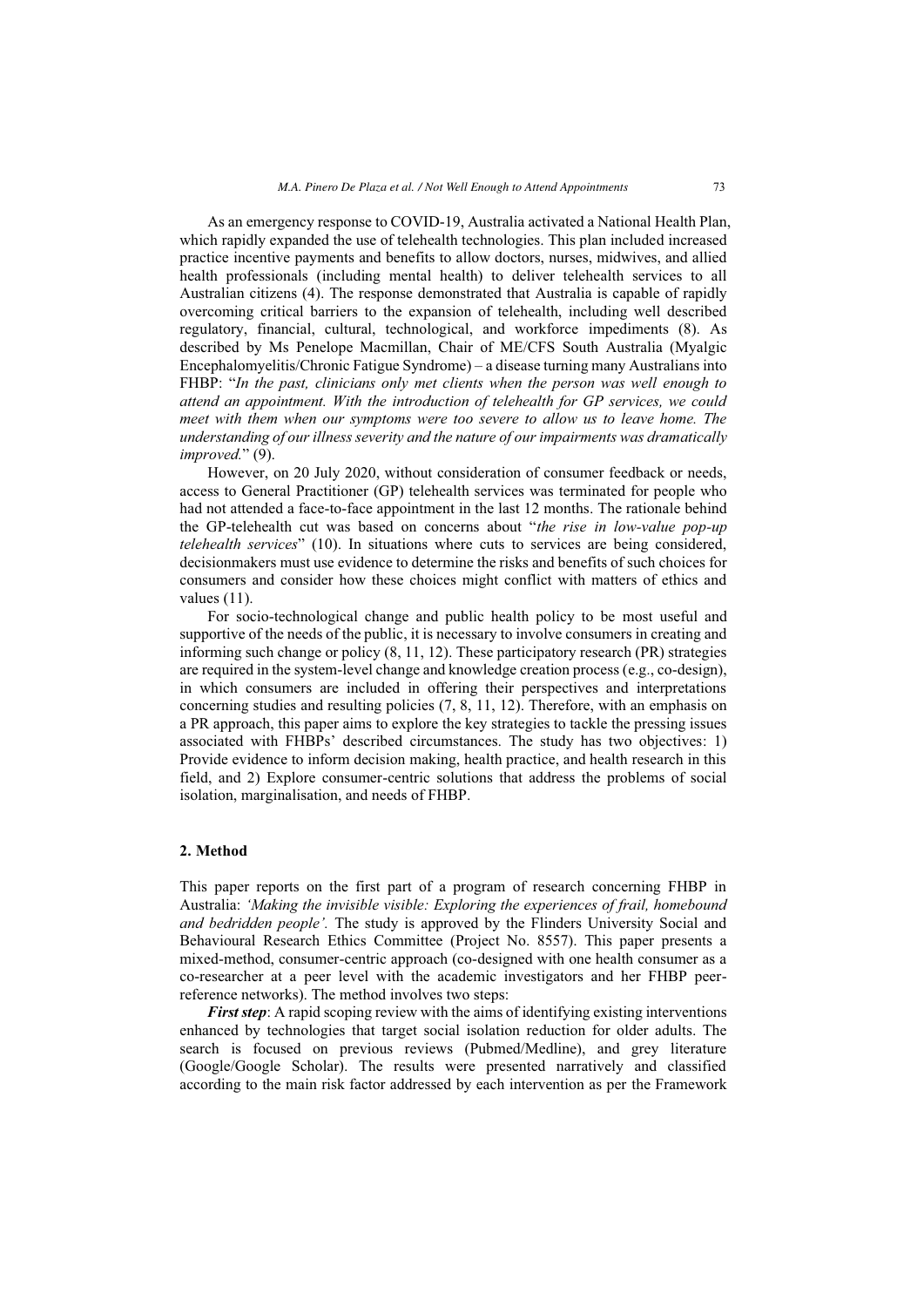for Isolation for adults over 50 of the AARP Foundation (34), published between April 2014 and April 2020.

*Second step*: Two questions from a larger online survey (Project No. 8557) were selected to explore the needs of FHBP and solutions/actions to the pressing issues they routinely experience (e.g. social isolation and telehealth; the GP-telehealth cut occurred near the end of data collection). The survey was shared via social media as a press release across different universities platforms and consumers advocate groups.

The first question of the survey: *"Excluding an accident or temporary illness, are you permanently unable to leave your home?"* distinguished homebound people (using the American Medicare classification for homebound persons as those whose absences from home are infrequent, or for periods of relatively short duration, or to receive medical treatment, 13) from their affiliates (e.g. people experiencing similar conditions, people caring for FHBP or people invested in the issues of FHBP). The second question: "*Please, check the boxes that you consider important to help you or other Australians who are facing similar problems to your*s" involved multiple selection options about issues with healthcare access. This question facilitated problem identification without demanding much writing from respondents. The list of co-designed options (presented in the survey as potential needs or required solutions or actions) is presented in Table 2. Data were collected from 02/07/2020 until 05/07/2020. Basic descriptive statistics and crosstabulation of variables were used to analyse the data.

#### **3. Results**

*Rapid review*: our search retrieved five reviews. The content of reviews is synthesised in Table 1, which outlines risk factors for social isolation, the strategy and technology utilised to overcome these risks, and the examples or comments concerning each publication (as per 34). The evidence in Table 1 demonstrates that current practices and knowledge can be effectively operationalised using digital and similar technologies (e.g. wearables, systems mapping, social media and robots) to mitigate and prevent loneliness and social isolation in older adults with complex health issues. Such knowledge can arguably be adapted to support FHBP living in Australia.

| <b>Risk factor</b> | <b>Strategy</b>                                         | <b>Technology</b>                        | <b>Examples/Comments</b>                                                                                                                                   |
|--------------------|---------------------------------------------------------|------------------------------------------|------------------------------------------------------------------------------------------------------------------------------------------------------------|
| Living alone       | Informational social support<br>(Education/empowerment) | Telehealth $(14, 15)$                    | Videoconference groups<br>mediated by health<br>providers focusing on<br>education about health<br>issues led to an<br>improvement in social<br>isolation. |
|                    | Increasing social network                               | Telehealth (16)                          | Videoconference delivered<br>by lay providers during<br>meals.                                                                                             |
|                    | An increasing sense of<br>presence/companionship        | Embodied<br>conversational agent<br>(17) | Virtual pet therapy                                                                                                                                        |
|                    | The increasing frequency of<br>social contacts          | An online platform (18)                  | A platform that matches<br>people who want to donate<br>meals to ones who are                                                                              |

**Table 1.** Examples of technologies used to mitigate and prevent loneliness and social isolation in older adults.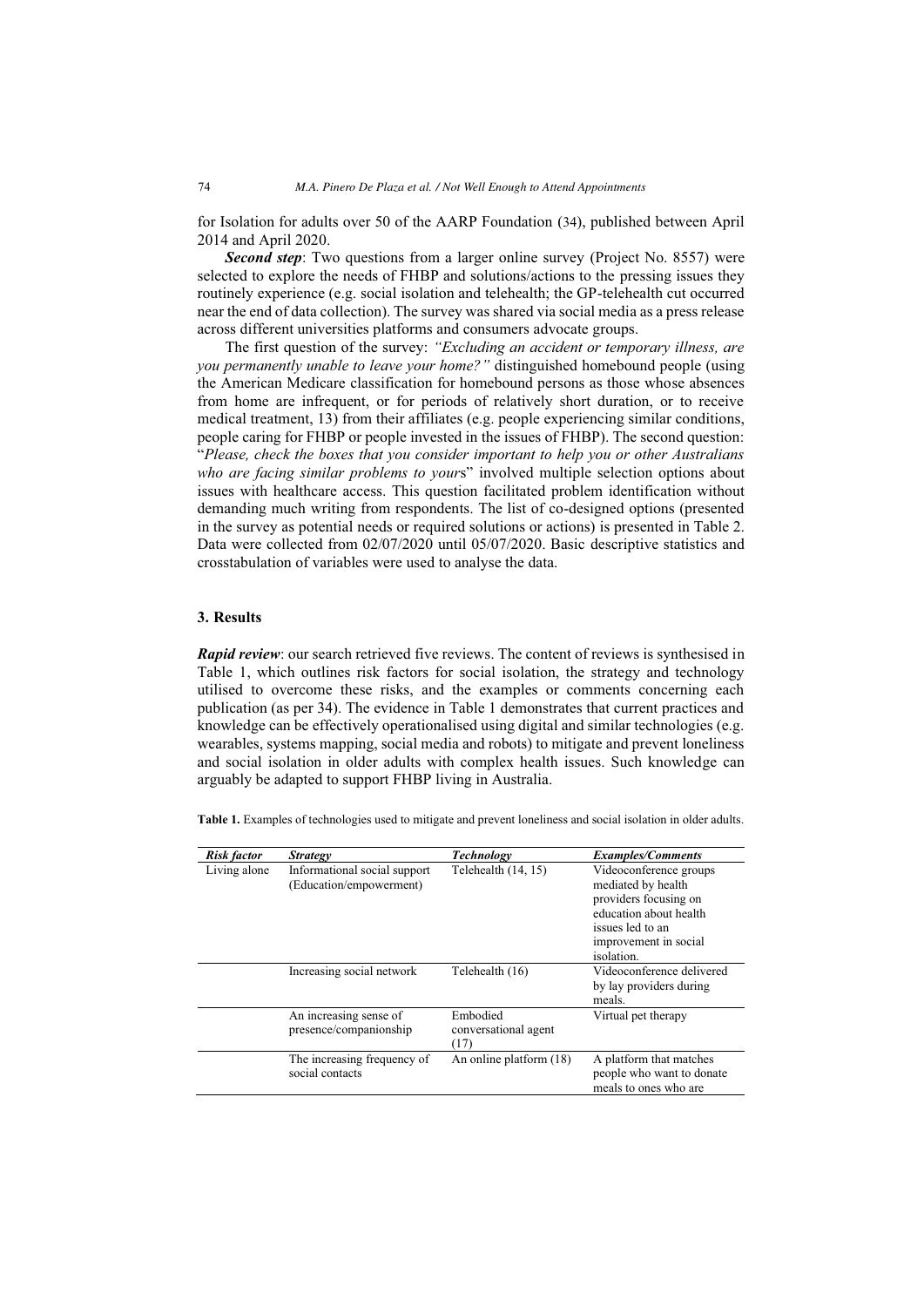| Risk factor  | <b>Strategy</b>                              | <b>Technology</b>       | <b>Examples/Comments</b>                  |
|--------------|----------------------------------------------|-------------------------|-------------------------------------------|
|              |                                              |                         | searching for                             |
|              |                                              |                         | companionship during                      |
|              |                                              |                         | meals                                     |
|              | Detecting loneliness and                     | Wearable/telemonitoring | Monitoring of conversations               |
|              | activating family support                    |                         | and word count throughout                 |
|              |                                              | (19)                    |                                           |
|              |                                              |                         | the day then prompting                    |
|              |                                              |                         | social contact when levels                |
|              |                                              |                         | drop too low.                             |
| Small social | Promoting integration within                 | Online                  | Information-based                         |
| network      | local communities                            | platforms/websites (20, | intervention that provides                |
| and/or       |                                              | 21, 22)                 | personalised information                  |
| inadequate   |                                              |                         | and referral service to                   |
| social       |                                              |                         | increase older adults'                    |
| support      |                                              |                         | awareness and knowledge                   |
|              |                                              |                         | of the services and activities            |
|              |                                              |                         | available to them.                        |
|              |                                              |                         | Advice on community                       |
|              |                                              |                         | events. Focused on older                  |
|              |                                              |                         | adults.                                   |
|              |                                              |                         | Focused on culturally and                 |
|              |                                              |                         | linguistically diverse people             |
|              | Promoting integration within                 | Geographic information  | Simple map to find                        |
|              | local communities                            | system mapping $(23)$   | community organisations.                  |
|              |                                              |                         | Focused on older adults                   |
|              | Promoting integration within                 | Telephone-based (24)    | A resource that provides                  |
|              | local communities                            |                         | older men with                            |
|              |                                              |                         | opportunities for mateship,               |
|              |                                              |                         | and the chance to re-connect              |
|              |                                              |                         | with the community                        |
|              | Facilitating integration                     | Home telehealth and     | Home telehealth system                    |
|              | within families                              | telemonitoring          | from the provision of health              |
|              |                                              | combined with social    | care to enhancing older                   |
|              |                                              | media $(25)$            | adults' interpersonal                     |
|              |                                              |                         | communication and social                  |
|              |                                              |                         | participation                             |
|              | Peer support                                 | Online social           | Social media moderated by                 |
|              |                                              | network/social media    | health professionals                      |
|              |                                              | (26)                    |                                           |
|              | Promoting structured social                  | Telehealth (27)         | Health provider train                     |
|              | support (social network with                 |                         | volunteers for conversation               |
|              | volunteers rather than                       |                         | facilitation. Once trained                |
|              | acquaintances/friends)                       |                         | volunteers facilitate group               |
|              |                                              |                         |                                           |
|              |                                              |                         | discussion utilising<br>teleconferencing. |
|              |                                              |                         |                                           |
|              | Increase opportunities for<br>social contact | Digital games (28)      | Opportunities for meeting                 |
|              |                                              |                         | friends online through                    |
|              |                                              |                         | games communities for                     |
|              |                                              |                         | older adults                              |
| Major life   | Emotional support                            | Telehealth/telephone-   | Online/telephone advice on                |
| transitions  |                                              | based $(29)$            | how to cope positively with               |
|              |                                              |                         | life after loss.                          |
| Mobility or  | Increase sense of                            | Embodied                | Full-bodied gesture-based                 |
| sensory      | presence/companionship                       | conversational          | interactions and avatars can              |
| impairment   |                                              | agents/avatars (30)     | be used to create a sense of              |
|              |                                              |                         | virtual presence between                  |
|              |                                              |                         | older people who are unable               |
|              |                                              |                         | to meet face-to-face.                     |
|              | Increase sense of social                     | Virtual and augmented   | Overcoming social                         |
|              | participation                                | reality $(31)$          | isolation through the power               |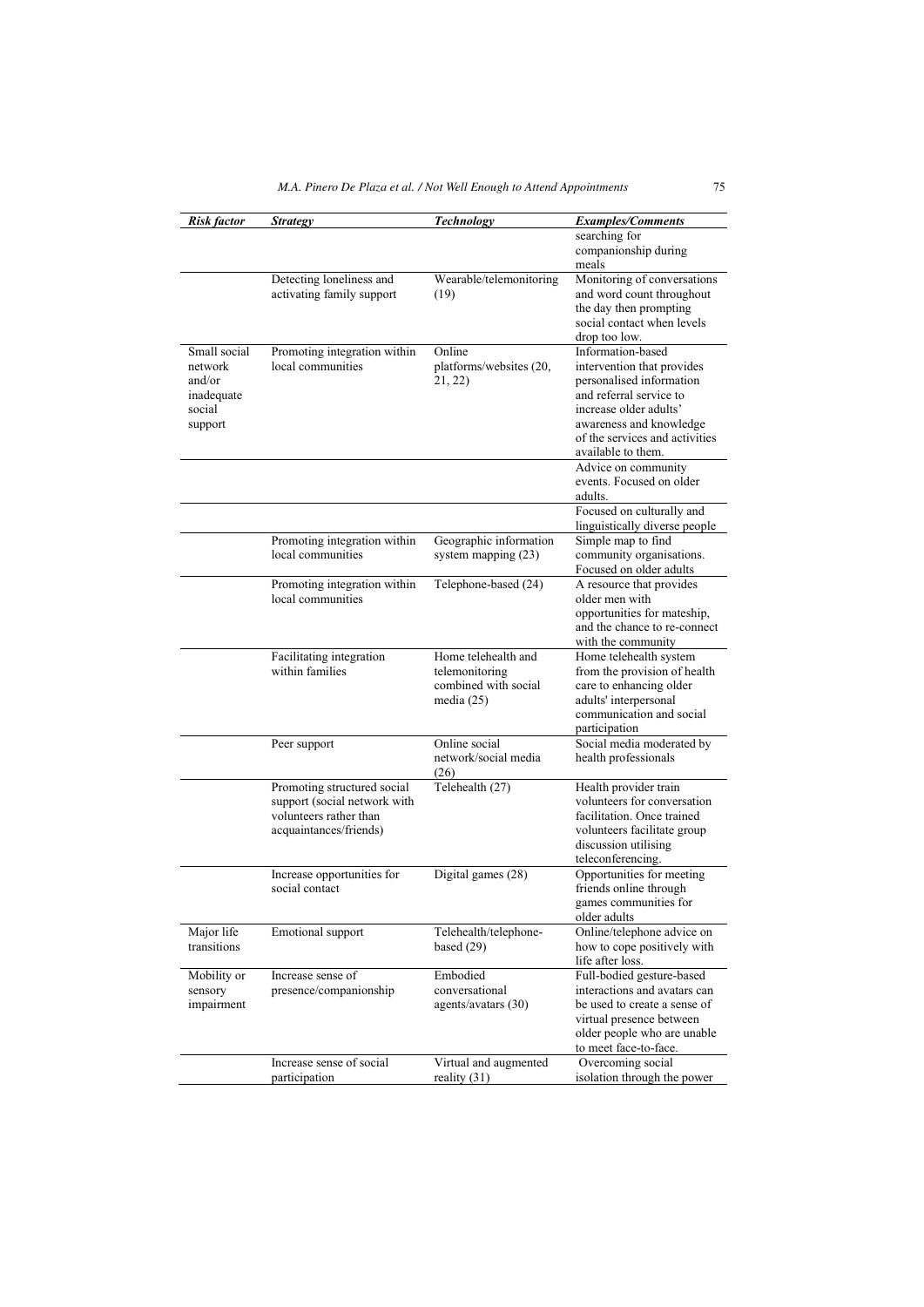| <b>Risk factor</b> | <b>Strategy</b>          | <b>Technology</b>        | <b>Examples/Comments</b>                                 |  |  |
|--------------------|--------------------------|--------------------------|----------------------------------------------------------|--|--|
|                    |                          |                          | of virtual reality and shared<br>experiences. Focused on |  |  |
|                    |                          |                          | older adults.                                            |  |  |
| Mental             | Peer support             | Online chat forum/social | Focused on people with                                   |  |  |
| health             |                          | media $(32)$             | alcohol and drugs addiction                              |  |  |
| condition          |                          |                          |                                                          |  |  |
| Cognitive          | Facilitate communication | Telepresence robots (33) | Focused on people with                                   |  |  |
| impairment         | with carers              |                          | dementia                                                 |  |  |

*Survey*: According to the responses from 164 Australians adults, 27% of whom are homebound and 73% representing their affiliates, the five most important needs/actions to help them or other Australians who are facing similar problems are:

- $\bullet$  Education for all health professionals and service providers about people with their needs (96%)
- - Educating Centrelink, NDIS, and government services about paperwork difficulties (e.g. providing more time or accepting GP reports rather than specialist paperwork only) (93%)
- $\bullet$ Access to community care services (e.g. NDIS, Aged Care packages) (93%)
- -Adequate Medicare rebates for home visits (93%)
- $\bullet$  Extending the existing telephone or online consults (Telehealth) for rural and remote patients to also cover patients who are housebound or bedbound (93%).

The responses from FHBP affiliates were consistent with the importance rankings of homebound respondents. The relevancy of the needs/action list was validated, with most options checked by homebound adults and their affiliates in high percentages (above 64%).

| Important actions (needs) to help you or other Australians who     | Homebound | <b>Affiliates</b> | <b>Total</b> |
|--------------------------------------------------------------------|-----------|-------------------|--------------|
| are facing similar problems to yours                               |           |                   |              |
| Education for all health professionals and service providers about | 43        | 89                | 132          |
| people with your needs                                             |           |                   |              |
| Educating Centrelink, NDIS, and government services about          | 42        | 86                | 128          |
| paperwork difficulties, e.g. providing more time or accepting GP   |           |                   |              |
| reports rather than specialist paperwork only                      |           |                   |              |
| Access to community care services, for example, NDIS, Aged         | 42        | 82                | 124          |
| Care packages                                                      |           |                   |              |
| Adequate Medicare rebates for home visits                          | 42        | 81                | 123          |
| Extending the existing telephone or online consults (Telehealth)   | 42        | 79                | 121          |
| for rural and remote patients to also cover patients who are       |           |                   |              |
| housebound or bedbound                                             |           |                   |              |
| Telephone consults                                                 | 40        | 72                | 112          |
| Ability to fund the testing and medical reports required to access | 39        | 80                | 119          |
| benefits                                                           |           |                   |              |
| Regular home access to a general practitioner                      | 39        | 71                | 110          |
| Access to advocacy services (including legal) to assist with the   | 37        | 80                | 117          |
| day to day issues (e.g. NDIS access, DSP access, discrimination,   |           |                   |              |
| access to insurance policies, domestic violence, etc.)             |           |                   |              |
| Home access to psychology (or psychological) services              | 37        | 72                | 109          |
| Find out about how many Australians are living with similar        | 37        | 67                | 104          |
| problems to yours to generate faster solutions                     |           |                   |              |
| Services to enable you to keep living in the community             | 35        | 75                | 110          |
| Access to housing or accommodation arrangements                    | 35        | 53                | 88           |
| Access to food services (e.g. Meals on Wheels)                     | 33        | 66                | 99           |

**Table 2.** Important actions to help FHBP according to homebound/affiliates.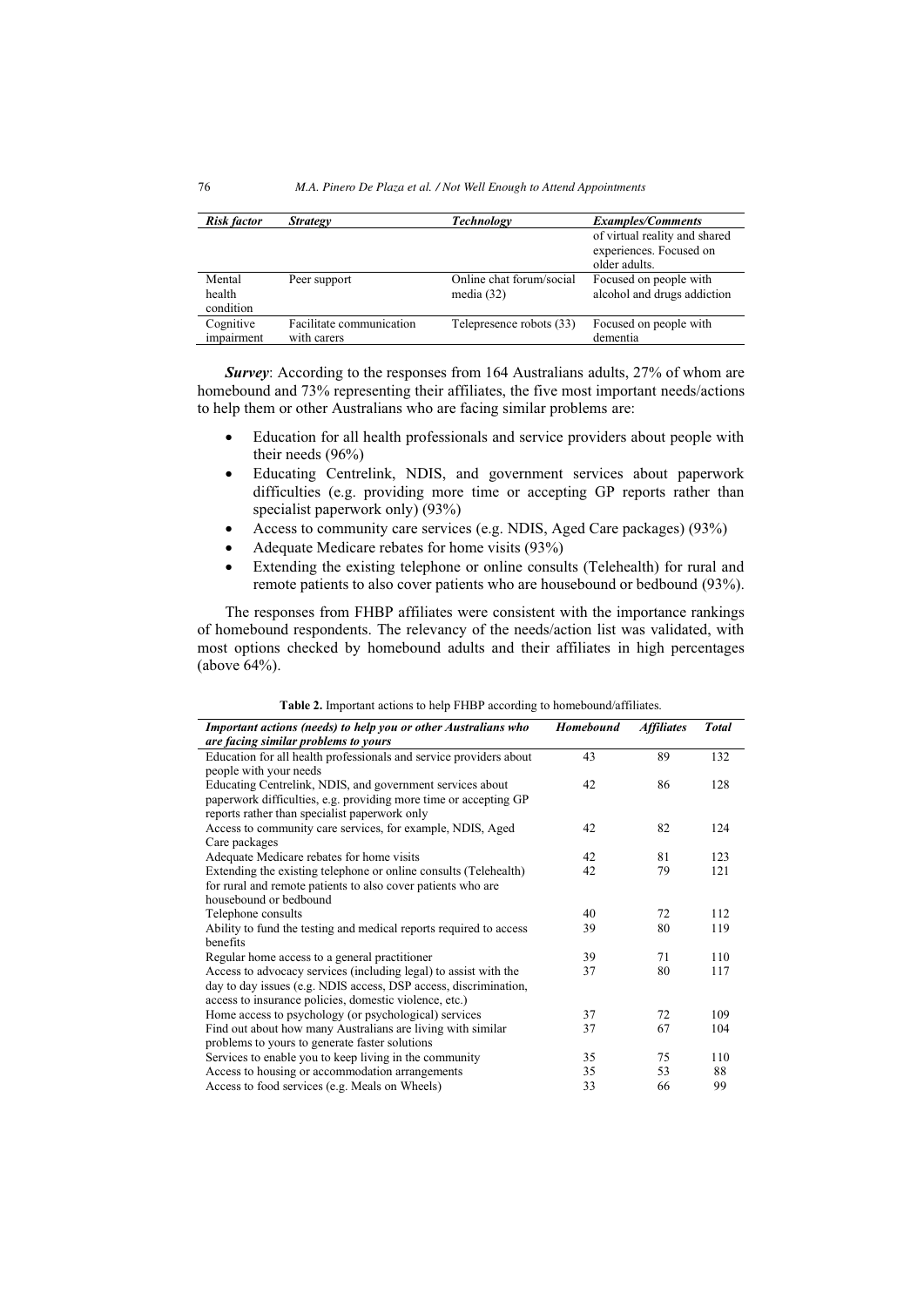| Important actions (needs) to help you or other Australians who     | Homebound | <b>Affiliates</b> | <b>Total</b> |
|--------------------------------------------------------------------|-----------|-------------------|--------------|
| are facing similar problems to yours                               |           |                   |              |
| Access to services that are equivalent to the help provided by     | 32        | 63                | 95           |
| home palliative care services, for example, regular home visits by |           |                   |              |
| a nurse or GP                                                      |           |                   |              |
| Streamlining easier access to patient transport                    | 29        | 53                | 82           |
| Other                                                              | 12        | 27                | 39           |
| <b>Total Count</b>                                                 | 45        | 119               | 64           |

#### **4. Discussion and Conclusion**

Our rapid review found sufficient evidence to support the use of effective technological, social and health interventions to mitigate some of the negative experiences of FHBP (i.e. concerning health, technology, social isolation, and loneliness). Technology enables strategies to increase informational/educational support, connection/network or social contact, family contact, emotional assistance, and patient-carers communication. These findings are backed and complemented by our survey findings, in which is evident that technology must be combined with a person-centred approach and a culture of care service that gives visibility to the needs and voices of marginalised FHBP in Australia.

Our survey indicates that prompt action is required to educate all health professionals and service providers about FHBP; educate Centrelink, NDIS, and government services about the difficulties FHBP are facing; facilitate access to community care services (e.g., NDIS, aged care packages); provide adequate Medicare rebates for home visits, and extend the existing telephone or online consults (Telehealth) for rural and remote patients to also cover FHBP in city locations (as it was done for everyone temporarily because of the first wave of COVID-19).

The academic literature, the communities we surveyed, and public opinion (e.g. news media reports), all points to the same direction: telehealth and digital technologies are effective and needed tools to combat the health marginalisation of Australia's FHBP. The task now is to educate several service providers and policymakers about the devastating consequences of maintaining a healthcare system working around the exclusory and impractical requirement of physical attendance. The negative health and psychosocial impacts of COVID-19 are highlighting the relevancy of our findings particularly concerning the groups comprising a greater proportion of FHBP, such as older people with co-morbidities and individuals living with disabilities.

#### **References**

- [1] Choi, N. G., Teeters, M., Perez, L., Farar, B. and Thompson, D. (2010). Severity and correlates of depressive symptoms among recipients of Meals on Wheels: Age, gender, racial/ethnic difference. Aging & Mental Health 14(2): 145–154.
- [2] J. De Jong Gierveld, T.G. Van Tilburg, P.A. Dykstra. Loneliness and social isolation. D. Perlman, A. Vangelisti (Eds.), The Cambridge Handbook of Personal Relationships, Cambridge University Press, Cambridge (2006), pp. 485-500.
- [3] Abdi, S., Spann, A., Borilovic, J., de Witte, L., & Hawley, M. (2019). Understanding the care and support needs of older people: a scoping review and categorisation using the WHO international classification of functioning, disability and health framework (ICF). BMC geriatrics, 19(1), 195.
- [4] Commonwealth of Australia | Department of Health. (2020). COVID-19 National Health Plan Primary Care Package – MBS Telehealth Services and Increased Practice Incentive Payments. Accessed 16.04.2020.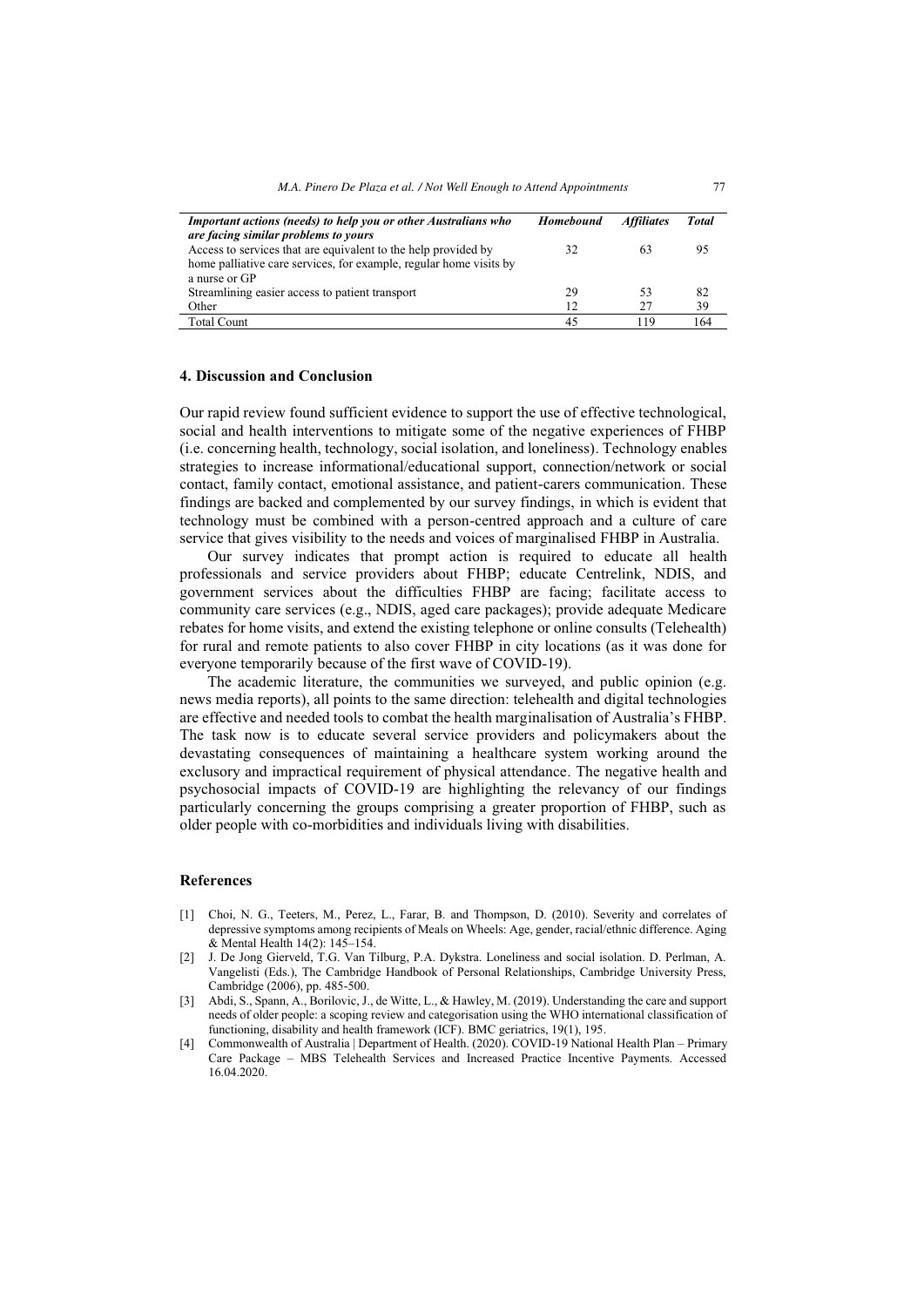- [5] Choi, Namkee G, Hegel, Mark T, Marti, C Nathan, Marinucci, Mary Lynn, Sirrianni, Leslie, & Bruce, Martha L. (2014). Telehealth Problem-Solving Therapy for Depressed Low-Income Homebound Older Adults. American Journal of Geriatric Psychiatry., 22(3), 263-271.
- [6] Lee, JuHee and Suh, Yujin and Kim, Yielin, Multidimensional Factors Affecting Homebound Older Adults: A Systematic Review (2020). Preprint with The Lancet. Accessed 16.04.2020.
- [7] Buchanan, R. (2018). "Just Invisible" Medical Access Issues For Homebound/Bedridden Persons. Accessed on the 20/06/2019.
- [8] Jang-Jaccard, J., Nepal, S., Alem, L., & Li, J. (2014). Barriers for delivering telehealth in rural Australia: a review based on Australian trials and studies. Telemedicine and e-Health, 20(5), 496-504.
- [9] Disability Insider. Telehealth cuts see services withdrawn to Australians with disabilities (2020). Coronavirus Pandemic, Disability Insider. Accessed 29/07/2020.
- [10] Tsirtsakis, A. Government restricts telehealth MBS access to a patient's regular GP. NewsGP -The Royal Australian College of General Practitioners. Accessed 10/07/2020.
- [11] Solomon, M. Z., Gusmano, M. K., & Maschke, K. J. (2016). The ethical imperative and moral challenges of engaging patients and the public with evidence. Health Affairs, 35(4), 583-589.
- [12] Slattery, P., Saeri, A. K., & Bragge, P. (2020). Research co-design in health: a rapid overview of reviews. Health Research Policy and Systems, 18(1), 17.
- [13] Talaga, S. R. (2013). Medicare home health benefit primer: Benefit basics and issues. Library of Congress, Congressional Research Service. March (accessed on the 20 of July 2019).
- [14] Banbury A, Chamberlain D, Nancarrow S, Dart J, Gray L, Parkinson L. Can videoconferencing affect older people's engagement and perception of their social support in long-term conditions management: a social network analysis from the Telehealth Literacy Project. Health Soc Care Community. 2017;25(3):938-950. doi:10.1111/hsc.12382.
- [15] Banbury A, Nancarrow S, Dart J, et al. Adding value to remote monitoring: Co-design of a health literacy intervention for older people with chronic disease delivered by telehealth - The telehealth literacy project. Patient Educ Couns. 2020;103(3):597-606. doi:10.1016/j.pec.2019.10.005.
- [16] Banbury A, Nancarrow S, Dart J, et al. Adding value to remote monitoring: Co-design of a health literacy intervention for older people with chronic disease delivered by telehealth - The telehealth literacy project. Patient Educ Couns. 2020;103(3):597-606. doi:10.1016/j.pec.2019.10.005.
- [17] Machesney D, Wexler SS, Chen T, Coppola JF. Gerontechnology Companion: Virtual pets for dementia patients: IEEE; 2014 Presented at Systems, Applications and Technology Conference (LISAT), 2014 IEEE Long Island; 2-2 May 2014; New York p. 1-3.
- [18] Casserole Club. Available at https://www.casseroleclub.com/. Accessed on 13th July, 2020.
- [19] Wearable tech lends an ear to lonely elderly. Available at: https://www.rmit.edu.au/news/allnews/2019/feb/wearable-tech-lonely-elderly. Accessed on 13th July, 2020.
- [20] Seniors Enquiry Line. Available at: https://seniorsenquiryline.com.au/. Accessed on 13th July, 2020.
- [21] Connect to new possibilities without leaving home. Available at: https://www.mather.com/neighborhood-programs/telephone-topics Accessed on 13th July, 2020.
- [22] Mosaic Seniors. Available at: https://www.mosaicbc.org/services/settlement/seniors/ Accessed on 13th July, 2020.
- [23] Be Connected Partner Map. Available at: https://beconnected.esafety.gov.au/find-local-help Accessed on 13th July, 2020.
- [24] TomNet The older men network. Available at: Tomnet.org.au Accessed on 13th July, 2020.
- [25] Yu-Chen Huang, Yeh-Liang Hsu, Social networking-based personal home telehealth system: A pilot study, Journal of Clinical Gerontology and Geriatrics, Volume 5, Issue 4, 2014, Pages 132-139, ISSN 2210-8335, https://doi.org/10.1016/j.jcgg.2014.05.004.
- [26] Beyond Blue. Online social community. Available at https://www.beyondblue.org.au/get-support/onlineforums/community-rules. Accessed on 13th July, 2020.
- [27] Brotherhood of St Laurence. Available at: https://www.bsl.org.au/ Accessed on 13th July, 2020.
- [28] Australian Government. Be Connected. Games centre for mouse and keyboard. Available at https://beconnected.esafety.gov.au/games/games-centre Accessed on 13th July, 2020.
- [29] TomNet The older men network. Available at: Tomnet.org.au Accessed on 13th July, 2020.
- [30] The University of Melbourne. Ageing and Avatars. Available at: https://socialnui.unimelb.edu.au/ research/ageing-avatars/ Accessed on 13th July, 2020.
- [31] Rendever. Available at: https://rendever.com/ Accessed on 13th July, 2020.
- [32] Alcohol and Drugs. Counselling online forums. Available at: https://forum.counsellingonline.org.au/ index.php Accessed on 13th July, 2020.
- [33] Moyle W, Arnautovska U, Ownsworth T, Jones C. Potential of telepresence robots to enhance social connectedness in older adults with dementia: an integrative review of feasibility. Int Psychogeriatr. 2017;29(12):1951-1964. doi:10.1017/S1041610217001776.